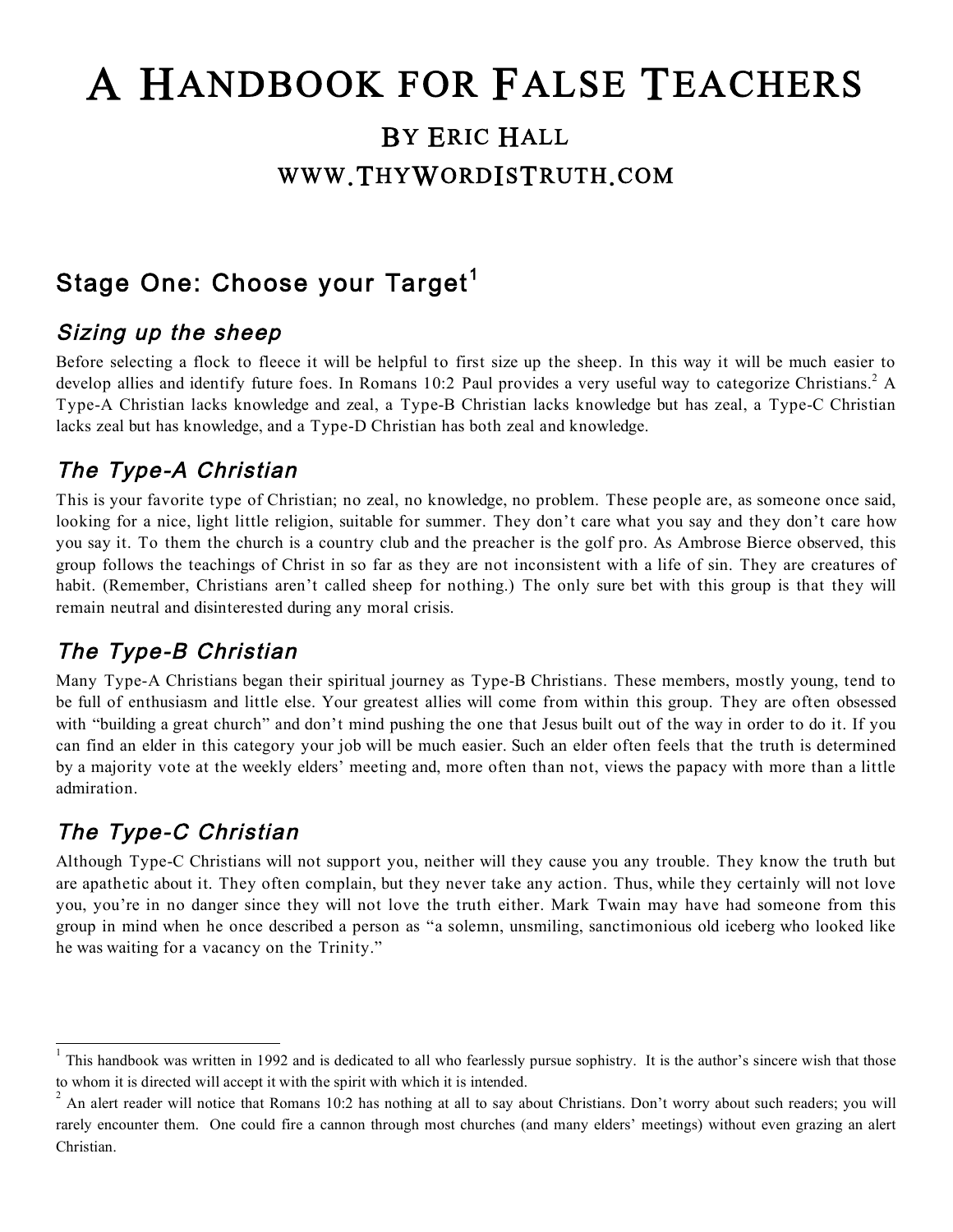### The Type-D Christian

This group can be trouble. Fortunately, they are not very numerous and have experienced a dramatic drop in number during recent years partly due to your successful efforts to discredit them. Not only will this group notice when you twist the scriptures, they will actually complain. Even when you dismiss their complaints and denounce them from the pulpit they will still not give up. They actually feel as if the truth is something that has been entrusted to them, something that they can know, something they must contend for. They will mimic those troublemaking, divisive Bereans from Acts 17:11 and actually check if what you say is in accord with the Bible. (The gall of such people is hard to imagine!)

How then should you select a target? Look for an opening at a church in which the Type-A and Type-B members out number the Type-D members by at least five to one. Fortunately, this includes 90% of all congregations. By forming a strong coalition prior to the attack, the Type-D troublemakers can be defeated shortly after the first volley.

#### Sizing up the Shepherds

The eldership can be a problem. Some Type-A churches have elderships composed of Type-C and Type-D Christians. This can be a big problem since the sluggish Type-C's will be led about by the troublesome Type-D's. The only way around this problem is to find an eldership with a strong Type-B who can win the allegiance of the Type-C's. In this way the Type-D's can be forced out. If you can locate a church with elders on the payroll you will often be assured of at least a few elders that will support peace (and hence continued prosperity) at any price.

### Stage Two: Get the Job

The way to get the job is, quite simply, to be all things to all people. Since most elders hate having to look for a preacher, they will often hire the first suit that walks in and then fight tooth and nail to retain that suit even when they discover that it is empty. If you evade difficult questions and say what they want to hear then the job will be yours. A good example to follow during this stage is that of St. Ambrose who, after being elected bishop of Milan, felt obliged to become a Catholic.

### Stage Three: Lay the Groundwork

Here is where the fun begins. If you follow these steps very carefully the battle will be won before the fighting begins.

### How to win friends

Your first job is to win friends and the first place to win a friend is from among the other ministers. If you selected your target well you should have plenty of ministers to choose from: the youth minister, the education minister, the involvement minister, the personal evangelism minister, the singles minister, etc. Choose the first Type-B minister that comes along and latch onto him. Ideally, by the time you drop your first bomb this person should be willing to eat ground glass at your urging.

The next two groups to which you must endear yourself are the singles and the young married. Your strongest allies will come from the Type-B members in these groups. When you first arrive you should volunteer to teach their classes. In addition, a good step at this point is to encourage members from these groups to approach the elders with a request that you know will be turned down. In this way you can build a general feeling of unrest that will be quite useful during the latter stages of your mission. These groups will already be pushing for change for the sake of change when you arrive. Your job is to work them into a frenzy.

The third group from which to gather friends is from within the elders themselves. Again, if you can make an ally out of a dominating Type-B elder your mission will be much easier.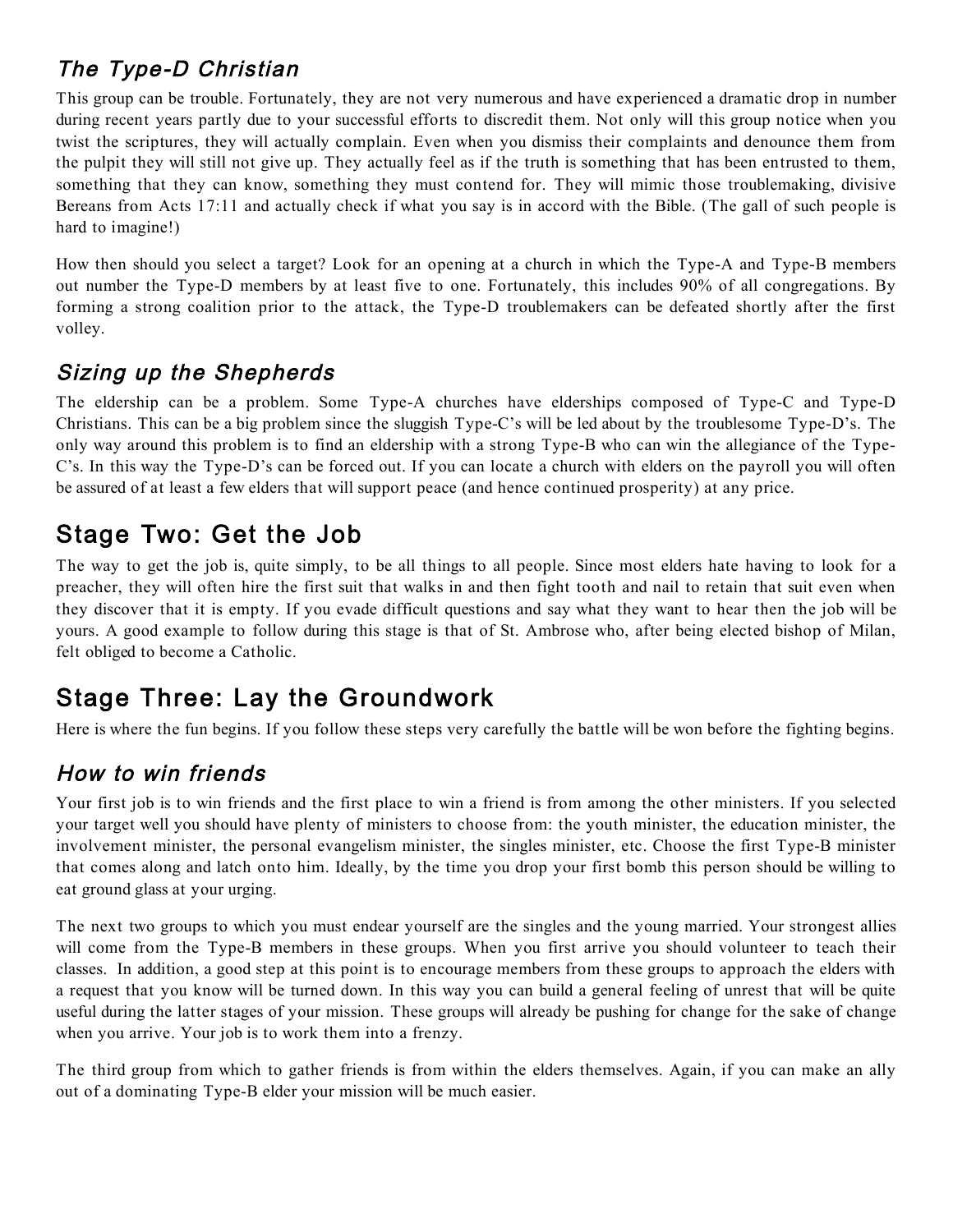### How to influence people

As you win friends you should also work at influencing people. Your best platform from which to do this is the pulpit. When you signed up as a minister you joined a very select group of teachers who can teach for thirty minutes at a time without fear of interruption. You never have to stop and answer any questions. No matter how ludicrous your message is no one will speak up. Even when the lesson ends no one will make any pointed comments or ask any difficult questions. Instead, your entire audience will simply stand and sing. Truly a unique teaching position!

### What to preach

You should preach about love at every opportunity. Your motto during the first few months should be the Beatles' refrain "All you need is love."<sup>3</sup> Of course it goes without saying that you should not delve very deeply into this subject. Don't mention what it means to love God; just mention that it is something everyone should do. Don't leave anyone with the impression that to love God we must obey God and that to obey God we must study his word. Instead, equate love with happiness and comfort. If you are happy you must be loving; if you aren't happy you must be unloving. To really stress the importance of happiness you might come up with some new terms to describe the worship service: the communion is a "love feast," prayers are "heart chats," the Bible is a "love letter," etc. Be creative. Keep everyone off balance. Whatever you do don't dwell on the prophets; they are so depressing.

The next subject to preach about is criticism. Within a few short months every Type-B Christian in the place should feel that a critic is only slightly better than a child molester. Critics are unloving; critics are divisive; critics should be marked and avoided; critics are regressive; critics are out to destroy the Church; Will Rogers never met a critic. The easiest way to achieve this goal is to equate critics with Pharisees and legalists. <sup>4</sup> Critics are spiritually immature and need to grow up and become enlightened. Although it takes time and careful preparation to convince a large group of people that a 20 year old recent convert is spiritually more mature than a 60 year old elder, it can be done.

### What not to preach

First, note that all negative sermons should be directed toward the evil critics who are out to destroy the Church. Never direct a negative message toward the Type-A's or Type-B's. Your purpose is to keep these people coming. Any suggestion from the golf pro that they might need to change their life-styles will only serve to drive them to another country club. A safe approach is to simply not preach about moral issues such as drinking, gambling, or adultery. A more dangerous but often more effective approach is take a "progressive" stance on these issues. That is, moral issues are not important if we love each other; only a legalist would think otherwise. Again, be sure you don't mention what it means to love God, just stress that it is important.

Never preach about the distinctiveness of the church. Remember, we are all just one big happy family and if we are not happy then we must be unloving. Never say that we must reach out to those who have not obeyed the gospel. Instead, we must reach out to the "unchurched." Remember, to be saved you must repent and be "churched" for the remission of your sins (if you have any.) Your only goal is church growth and your philosophy is that of a cancer cell: Growth for the sake of growth. Pluralism promotes this agenda perfectly.

Never leave anyone with the impression that we can know the truth. Anyone who claims otherwise is arrogant, intolerant, and puffed up with knowledge. Such a person must think he or she is inspired. You should constantly stress our inability to be completely sure about anything. Remember, everything is a just a matter of opinion and your opinion is as good as the next person's. Be sure you never leave anyone with the dangerous impression that the Bible is a source of authority that can be understood. If you handle this part of the plan correctly you will, in the

 <sup>3</sup> Some congregations might let you use this as the invitation song but it would be wise not to push your luck.

<sup>4</sup> We know that most legalists and Pharisees in the Bible were critics. You simply turn this around to mean that most critics are Pharisees and legalists. Although a logician will catch the error, he or she will not be able to expose the error without providing confirmation for your position! Anyway, if you have done your job correctly then your flock will be safe from such reasoning since "against logic there is no armor like ignorance."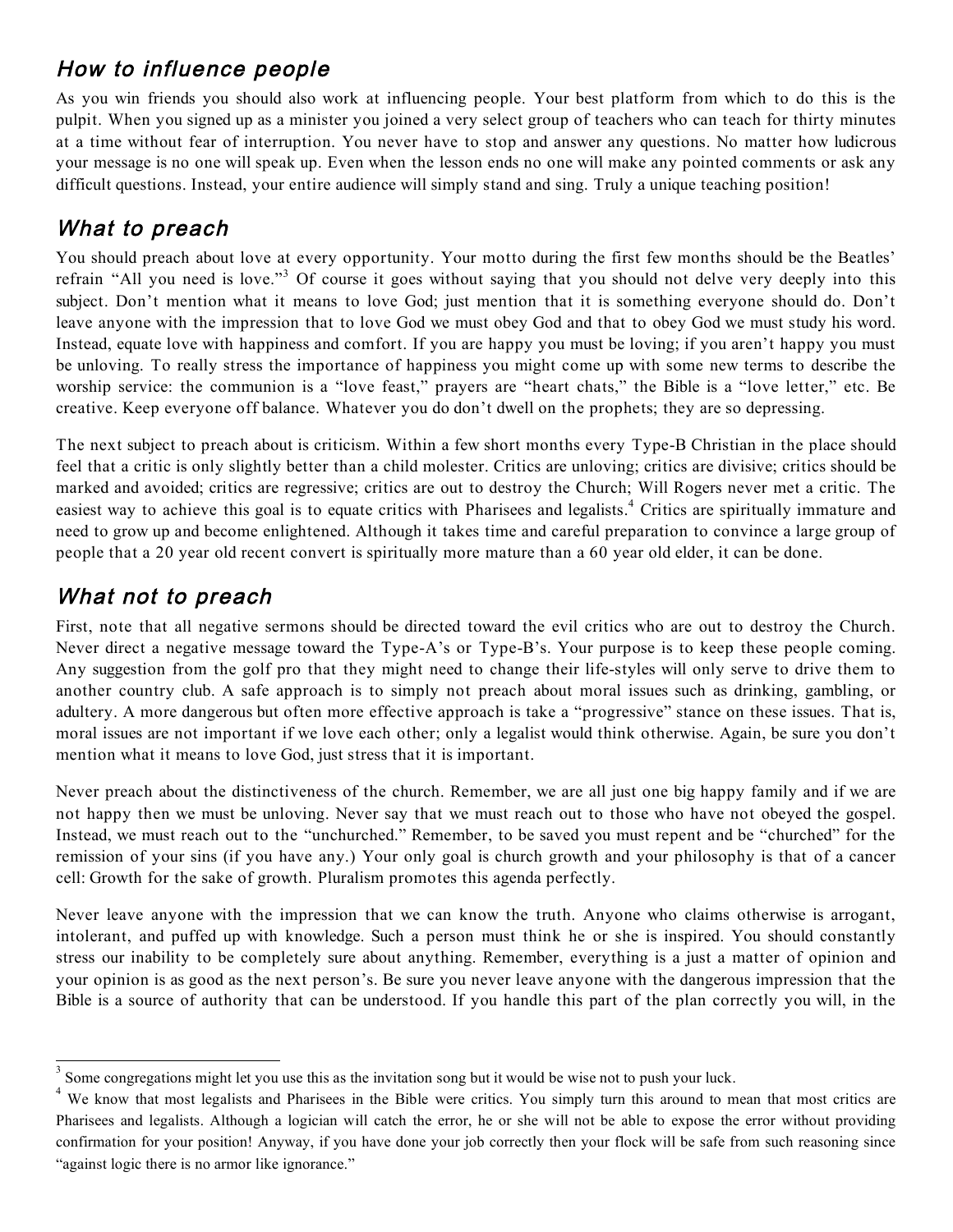words of Chesterton, end up with a group of Christians who are too mentally modest to believe in the multiplication table.

Never preach about the qualifications of elders. Those who are least qualified will be your biggest allies when you make your move. Also, when the time comes to force out the Type-D elders you certainly don't want any questions regarding qualifications or scriptural authority to muddy your plan. Whatever you do don't mention Titus 1:9. It might be a good idea to mark through it in your Bible so you won't read it by mistake. In this way you will be able to preach against those terrible divisive people mentioned near the end of Titus without having to explain why Titus clearly did not put elders who confront error into that category. Remember, ugly, unloving, inconvenient facts should be avoided at all cost.

Never preach a sermon from Jude. Any book that talks about false teachers who creep in unnoticed, talks about clouds without water carried by the wind, or talks about those who use great swelling words and flattery to gain an advantage is definitely not going to further your agenda. Titus 1 and Second Peter 2 also fall into this category.<sup>5</sup>

Finally, don't feel that you have to actually believe what you are preaching. Feel free to preach about Titus 3:10 and ignore Titus 1:9 or preach about the first half of Romans 16:17 and ignore the second half of the verse. Most people will never notice and those that do wouldn't be on your side anyway. Twisting scriptures in this manner will promote a very useful illusion of knowledge among the Type-A's and Type-B's. Say whatever is required to achieve your goals. Be extremely dogmatic. Never back down from a position. Whether or not you actually believe or can even support your message is not important. Your true followers will neither notice nor mind. A good example to follow in this regard is that of Dr. Cumming, the minister of the Scottish Presbyterian Church in London. He predicted the end of the world would occur on a certain day in 1867 yet was later found to have renewed a 21 year lease on his house only days before the great event.

### Stage Four: Drop the Bomb

Ideally this stage should occur between six months and a year after your arrival. Of course, it should only occur after you have laid the proper groundwork as discussed above. Remember that your purpose at this stage is to straighten out those poor, misguided legalists who think they know something about the Bible. In accomplishing this objective it will help if you can be extremely condescending. You should give the impression of stepping down from The Mount after a recent conversation with God. Be dogmatic, but don't feel that you have to support everything (or anything) that you say. Only a legalist would request that you actually prove something using the scriptures. Instead, talk about new hermeneutical principles and ecumenical paradigms; your allies will nod with their standard stupefied approval and only later think to reach for a dictionary. By the way, it is a good idea to run the sermon containing your bomb by one of the other ministers before your deliver it. In this way you can deflect some of the criticism toward an unsuspecting dupe.

The actual subject of your bomb is only a secondary concern. Some have used instrumental music, some have used baptism, some have used the role of women in the Church, others have used the Pauline privilege. Be creative. Use your imagination. Hit them where it hurts. Remember Psalm 11:3. "If the foundations be destroyed what shall the righteous do?" As you drop the bomb, be sure to effectively blur the line between matters of faith and matters of opinion. Use (or misuse, to be precise) Titus 3:9 to categorize all disputes over doctrine as unprofitable. Quote (or misquote, if you prefer) reformation leaders as much as possible. In this way you will be able to steer the argument away from the Bible. Reverse the old (and hence regressive) method of interpretation. Twist difficult passages as suggested in Second Peter 3:16 and ignore the easier ones. Don't feel that you have to answer any possible objections that your audience might have while you deliver your message. Did Moses answer any objections when he stepped down off the mount? Arrogance is an art: Practice, practice, practice.

Finally, in dropping the bomb don't feel like you must be consistent in your interpretation or misinterpretation. Many Christians have such sloppy minds that logical contradictions are never noticed. Type-A and Type-B Elders

 $\overline{5}$  A good use for Titus is to twist chapter 2 to teach that sound doctrine simply involves caring for others. Again, be sure you steer clear of chapter 1 where Paul makes it clear that such is not the case.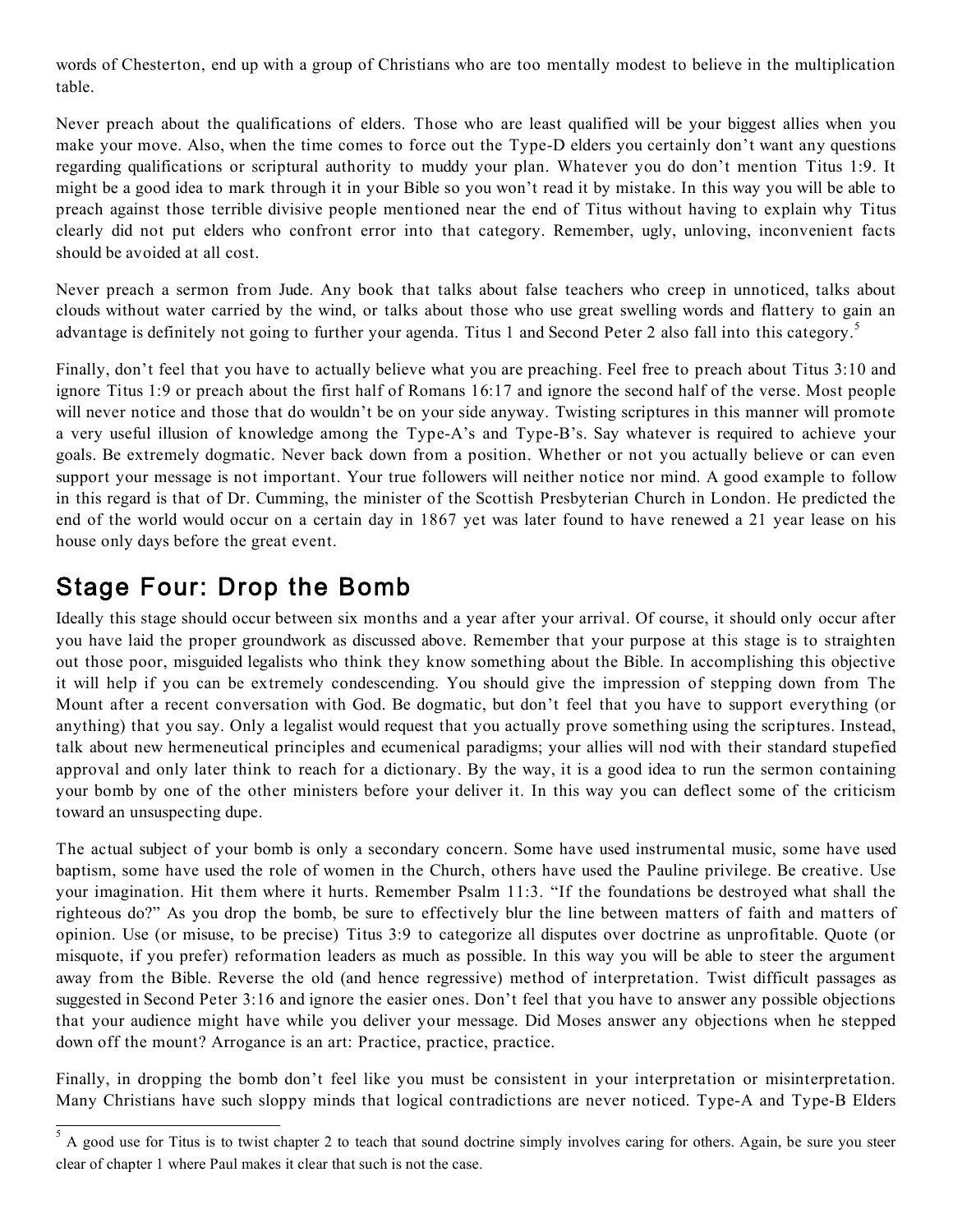who have believed and taught an opposite view will stand by their former position yet support your contradictory viewpoint with great vigor. (Such guardians of the truth leave very little for you to do!) Finally, remember Oscar Wilde's maxim: Consistency is the last refuge of the unimaginative.

## Stage Five: Run for Cover

If you have done your job well, most members who disagree with your message will initially remain silent after the bomb due to their fear of being labeled an evil, regressive, divisive, hypercritical, unloving, hate-filled, intolerant, narrow-minded, hypocritical legalist. The first stage in dealing with those who do not remain silent is to divide and conquer them. When one first approaches you, respond to his questions or comments by smiling, thanking him for his interest, and giving him a figurative pat on the head. Make each critic who approaches you feel like he or she is the only person in the entire congregation who disagreed with you. Never give any indication that others have voiced similar concerns. Later you can come down hard from the pulpit against those evil hate mongers who are puffed up with their own knowledge. If you play this right, each critic will think you prepared the entire sermon just for his or her benefit. Don't ever underestimate the power of the pulpit. If you receive letters or written questions during this stage just ignore them. Maybe they will go away.

Many critics will never make it past the first stage of your defense. For those that do, there is a second stage in which you play the role of a wounded servant of God who is battling with the evil Pharisees. Your standard patentpending grin should at this stage be replaced with a sackcloth and ashes demeanor. Make it clear that those who wrote letters and approached the elders should have come to you in private like Aquila and Priscilla did with Apollos.<sup>6</sup> If anyone mentions that Paul rebuked Peter in front of everyone or that in all likelihood Aquila and Priscilla publicly corrected the public error that Apollos had taught, simply say that any response to such a statement would be futile due to the critical, unloving attitude of the interrogator. Remember, no one says you have to answer difficult questions; just ignore them. By the way, during this stage you can't be overly dramatic. Weeping and ripping up imaginary hate mail from the pulpit can be a very effective ploy at this point to unite the Type-B's behind you.

At some point during this procedure you might be called upon to write a letter. This should only be done as a last resort since a paper trail can be very dangerous. Your letter should be condescending without arguing specifics. Whatever you do don't get into a written discussion of the issues with someone who appears to be familiar with the Bible. Instead, put yourself in the position of a spiritually mature Christian who has been wounded by some rash, unloving, spiritually immature legalist. You might picture yourself as a Pharisee writing a letter to Jesus after he cleansed the temple or picture yourself as a member of the circumcision party writing to Paul after he had kindly suggested in Galatians 5:12 that you castrate yourself. Suggest in your letter that if the recipient were spiritually mature he would never have done or said such a thing. Remember, the Church is nothing to get that excited about. If you have set everything up properly, most of the congregation should at this point be wondering why those crazy Type-D's are so worked up over all of this.

Never answer hypothetical questions that are only designed to pin you down on a particular issue. If someone asks how you would explain a difficult passage to someone who asked for counselling, respond by saying that you would simply read the passage and then would let that person determine the meaning for himself. You will be surprised at how many people will actually accept such an absurd response. Note that this method is much safer than that which Philip used when the Ethiopian eunuch asked him to explain Isaiah 53. The Ethiopian was clearly Type-D and thus Philip shouldn't have wasted his breath answering his obviously loaded question. Do whatever it takes to avoid studying the Bible with a Type-D Christian; they will only cause you trouble. If such a person corners you in a class or writes a letter to both you and the elders you can offer to meet with him or her in your office privately. On the surface this looks very gallant. (Hopefully, no one will notice that while you are able to speak to your critics publicly, they must speak to you privately.) Of course, when the meeting takes place, you should respond to your

<sup>&</sup>lt;sup>6</sup> If Apollos had read this handbook and not caved in so quickly we would have churches out there today preaching the baptism of John. What a waste!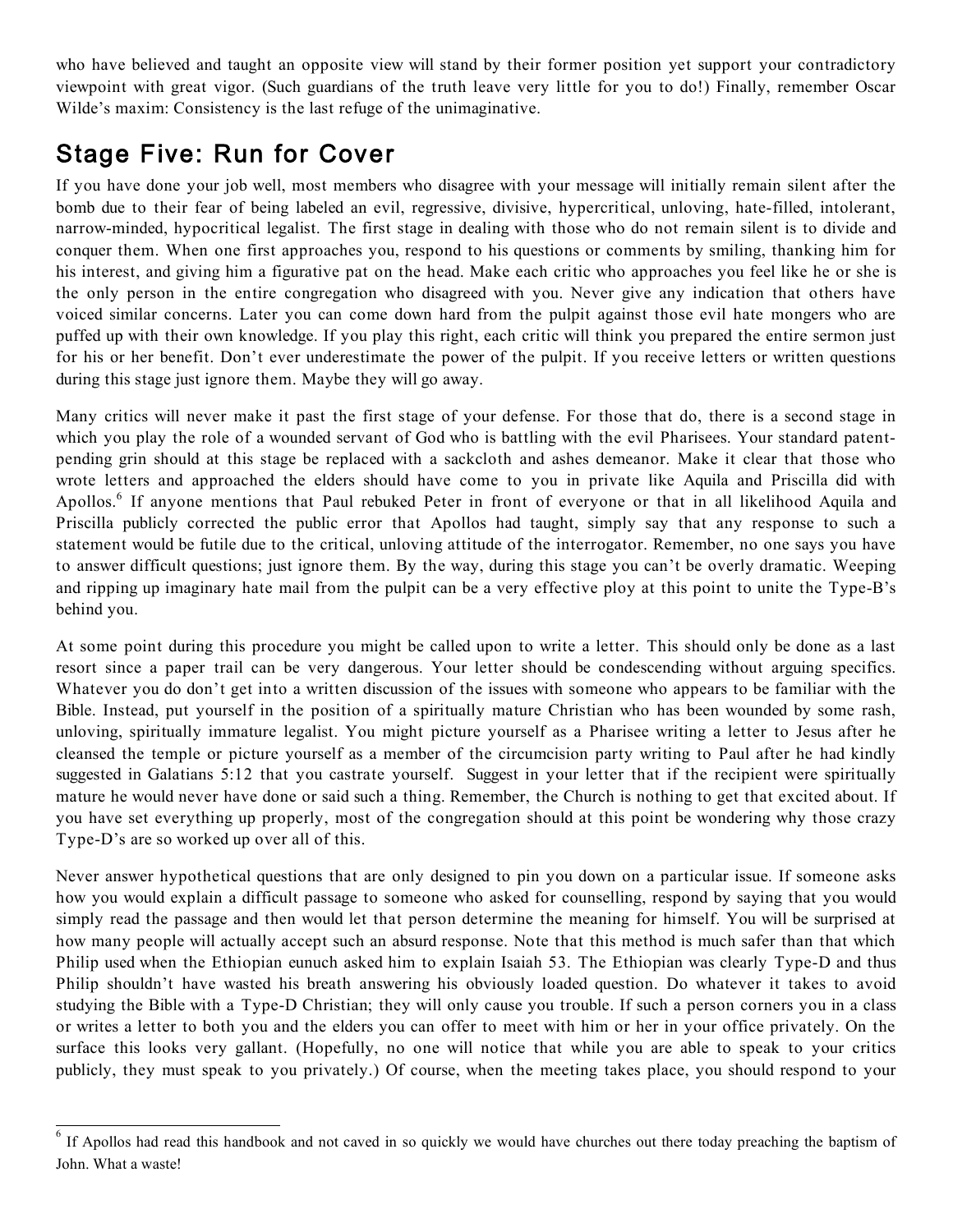critic in private just as you have so far been responding to your critics in public; just ignore them and hope they go away.

Some of your best sermons on division should be saved for this final stage. It is very important that those who have complained about your teaching be labeled as divisive. While it is true that division in the New Testament is *always* attributed to those that teach error and **never** attributed to those who confront error, most of your audience knows nothing more about the New Testament than that in most Bibles it follows the Old Testament. Thus, you may misquote passages with abandon in order to label your critics as divisive. After all, you simply preached a sermon as you are being paid to do. Your critics are the ones causing all of the trouble. If they would just let it all drop then the rest of the Church could go on its merry (and hence happy and loving) way. Blame everything on division. (One imaginative Type-B even taught that Paul's thorn in the flesh was division; it was ridiculous but nevertheless effective.)

#### Stage Six: Mission Accomplished

Finally, don't despair. If you follow this plan then the congregation (or what is left, anyway) will be yours. As John Stuart Mill said, "The dictum that truth always triumphs over persecution is one of those pleasant falsehoods that all experience refutes." When the dust settles you will have a building full of zealous know-nothings and an eldership that will jump through hoops if you threaten to leave. Keep everyone jumping for awhile then move on. It will be time to find a new world to conquer.

SOPHISTS ARE THE MORE SUBTLE SORT OF LIARS, WHO ARE ALWAYS CAREFUL TO TELL THE TRUTH, OR THE WRONG HALF OF THE TRUTH. THEY CAN ALWAYS BE TRUSTED TO POINT OUT THAT THERE IS A GREEN THAT IS VERY NEARLY BLUE AND A BLUE THAT IS VERY NEARLY GREEN, APPLYING THE ARGUMENT TO MEN AND MONKEYS, OR MORALS AND MANNERS, OR ANYTHING ELSE THAT MAY BE CONVENIENT TO THE PEOPLE WHO HAVE THE MONEY TO HIRE THEM.

G. K. Chesterton

TRUTH GAINS MORE EVEN BY THE ERRORS OF ONE WHO, WITH DUE STUDY AND PREPARATION, THINKS FOR HIMSELF, THAN BY THE TRUE OPINIONS OF THOSE WHO ONLY HOLD THEM BECAUSE THEY DO NOT SUFFER THEMSELVES TO THINK.

John Stuart Mill

FOR THE TIME WILL COME WHEN THEY WILL NOT ENDURE SOUND DOCTRINE; BUT AFTER THEIR OWN LUSTS SHALL THEY HEAP TO THEMSELVES TEACHERS, HAVING ITCHING EARS; AND THEY SHALL TURN AWAY THEIR EARS FROM THE TRUTH, AND SHALL BE TURNED UNTO FABLES.

Second Timothy 4:3-4

AS SCARCE AS TRUTH IS, THE SUPPLY HAS ALWAYS BEEN IN EXCESS OF THE DEMAND. Henry Wheeler Shaw

MEN STUMBLE OVER THE TRUTH FROM TIME TO TIME, BUT MOST PICK THEMSELVES UP AND HURRY OFF AS IF NOTHING HAPPENED.

Sir Winston Churchill